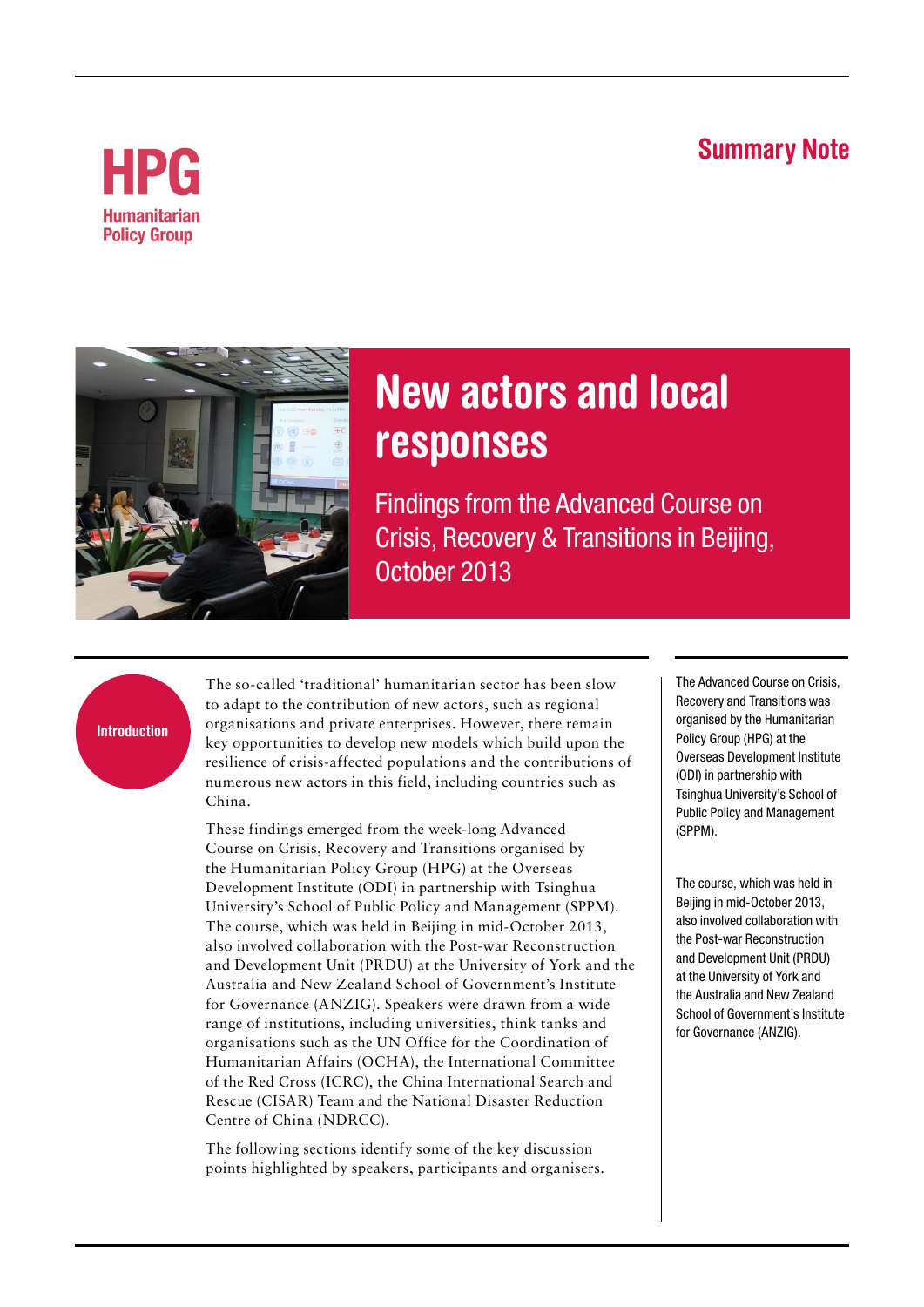#### Business as usual: international engagement with crises

The Advanced Course involved a review and critique – to which speakers and participants both contributed – of existing humanitarian institutions, including the United Nations and the Red Cross movement, as well as aid financing and coordination mechanisms. Participants were particularly critical of subcontracting arrangements which, while seen as beneficial for accountability, have often unnecessarily wasted vital humanitarian resources. For instance, aid contributions from United Nations member states may be allocated to particular UN agencies which then contract international NGOs who in turn subcontract much of the implementation to local NGOs and community-based organisations (CBOs). Several participants called for mechanisms to ensure that less aid is lost due to subcontracting arrangements as funds makes their way from donors to those directly supporting crisis-affected communities.

Doing so will require not only new mechanisms but, equally importantly, capacity-building initiatives designed to genuinely strengthen local entities and enable them to work with foreign donors and major humanitarian institutions without excessive supervisory arrangements. Participants and speakers highlighted shortcomings in existing models of capacity-building, noting that they often rely on costly external experts, ineffective short-term training or on-the-job approaches that often fall by the wayside amidst the demands of programme implementation.

Beyond subcontracting and capacity issues, participants and speakers both noted the increasingly complex and convoluted nature of traditional humanitarian institutions. For example, clusters have morphed from gap-filling forums intended to ensure consistent attention to areas such as protection and internal displacement into an all-encompassing bureaucratic maze. One session on leadership noted one example in which inter-agency collaboration and creativity had been hampered once stakeholders began discussing who would lead the effort. Some speakers and participants noted that concern for institutional mandates and 'turf' had at times gone against the wellbeing of crisis-affected people.

#### New actors: regional organisations and the private sector

The course also highlighted opportunities and pockets of innovation, particularly around the growing roles of so-called 'new' or 'emerging' actors, such as regional organisations and private firms.

Several participants and speakers had direct experience of working in or studying regional organisations, including the Islamic Development Bank (IDB), the Organisation of Islamic Cooperation (OIC) and the Association of Southeast Asian Nations (ASEAN). One presentation, for instance, noted ASEAN's key role in enabling aid access in Myanmar following Cyclone Nargis in 2008, overcoming the government's reluctance to allow a large and hard-to-manage international aid presence in the country. In addition to facilitating aid access for international agencies, ASEAN helped nearly 2,000 aid workers receive visas and developed a system to help monitor and coordinate aid in response to the crisis.

Related examples from the OIC, IDB, the East African Inter-Governmental Authority on Development (IGAD) and the South Asian Association for Regional Cooperation (SAARC) emerged during the course. For instance, one participant noted that the OIC was currently delivering 41 projects through its Islamic Cooperation Humanitarian Affairs Department (ICHAD) and is in the process of establishing a Humanitarian Response Fund. In the past, the OIC has undertaken operations to support crisis-affected populations in Bosnia-Herzegovina and Gaza, Somali refugee camps and many other locations. The IDB meanwhile is implementing interventions related to human development, basic infrastructure and agriculture and rural development, including programmes providing young people with education, vocational opportunities and access to microfinance. Several other examples were raised during the Advanced Course.

The private sector is also playing an increasing role in humanitarian action and post-crisis recovery. During the Course, it was noted that the private sector has long played a key role in supplying aid agencies and making goods and services available in the aftermath of



*I wish to express my deep thanks and gratitude to the ODI and Tsinghua University for the excellent course and the terrific atmosphere in which it was conducted. That was really wonderful and as I said before, for me it was the best training course in terms of content and organization I ever attended"*

**Azhari Gasim Ahmed** - Lead economist, Islamic Development Bank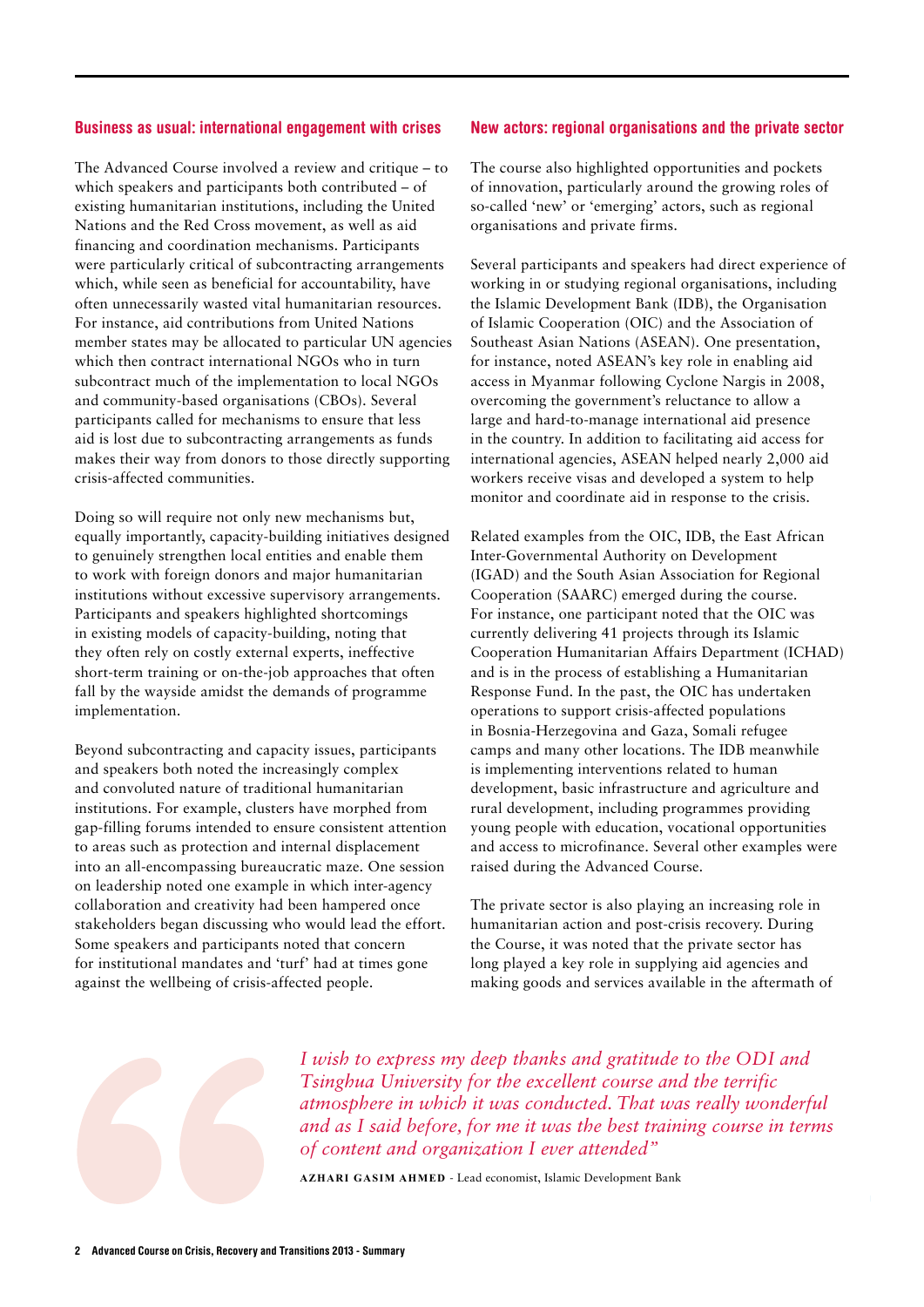

Satellite system in the Natural Disaster Reduction Center of China © Humanitarian Policy Group

crises. However, participants felt that it was important to move beyond a primary concern with the role of the private sector as a supplier, service provider or donor via corporate social responsibility (CSR) initiatives. Instead, they noted ways in which the private sector could bring to bear new technologies to assist crisis-affect communities, whether in the form of geospatial imagery from Google or the IKEA Foundation's efforts to develop improved shelters, in partnership with UNHCR . For instance, one participant noted the ways in which multinational banks have helped strengthen the resilience of national banks in Africa – enabling them to continue operations during and after crises – by sharing their contingency plans and continuity arrangements. Still, participants noted a continued need to develop creative ways in which firms could contribute to emergency response and preparedness within the scope of their 'core business models'.

#### Learning from emerging powers: The Chinese experience

The Chinese government, while often referred to as a 'new' actor in humanitarian work, in fact has long experience in responding to disasters, both domestically and abroad. As Professor Zongchao Peng, the director of Tsinghua University's Center for Crisis Management Research, noted, 35% of all earthquakes worldwide with a magnitude of 7.0 or greater in the twentieth century took place in China. The country is vulnerable not only to earthquakes but also to floods, droughts, fires, typhoons, blizzards and epidemics such as SARS. On average, disasters cost China 1.6% of its GDP; during the first three quarters of 2013, natural disasters caused a reported \$84.5 billion-worth of damage. During the first nine months of this year alone, 856,000 homes in China were destroyed by disasters.

Professor Lan Xue, Dean of SPPM at Tsinghua University, noted that the 2003 SARS epidemic was particularly influential in shaping China's approach to crises. Following the epidemic, the Chinese authorities concluded that their approach to disaster preparedness and response was overly centralised and that its emergency management services were outdated. Since that point the Chinese authorities have, like much of the international community, followed a familiar pattern: first introducing highly structured approaches such as complex contingency plans at multiple levels, before concluding that a more flexible approach which accounts for civil society and community contributions was crucial.

China's crisis response tools have not only developed domestically – but also internationally. The Chinese International Search and Rescue Team, which draws upon military, police and civilian expertise, was deployed to Iran following the 2003 Bam earthquake, to Aceh in Indonesia following the 2004 Indian Ocean tsunami, to Haiti following the 2010 earthquake and elsewhere. In these capacities it has treated thousands of patients and rescued dozens of people trapped under rubble. While only one manifestation of Chinese humanitarianism abroad, it demonstrates the country's desire to contribute to emergency response within and well beyond its own region.